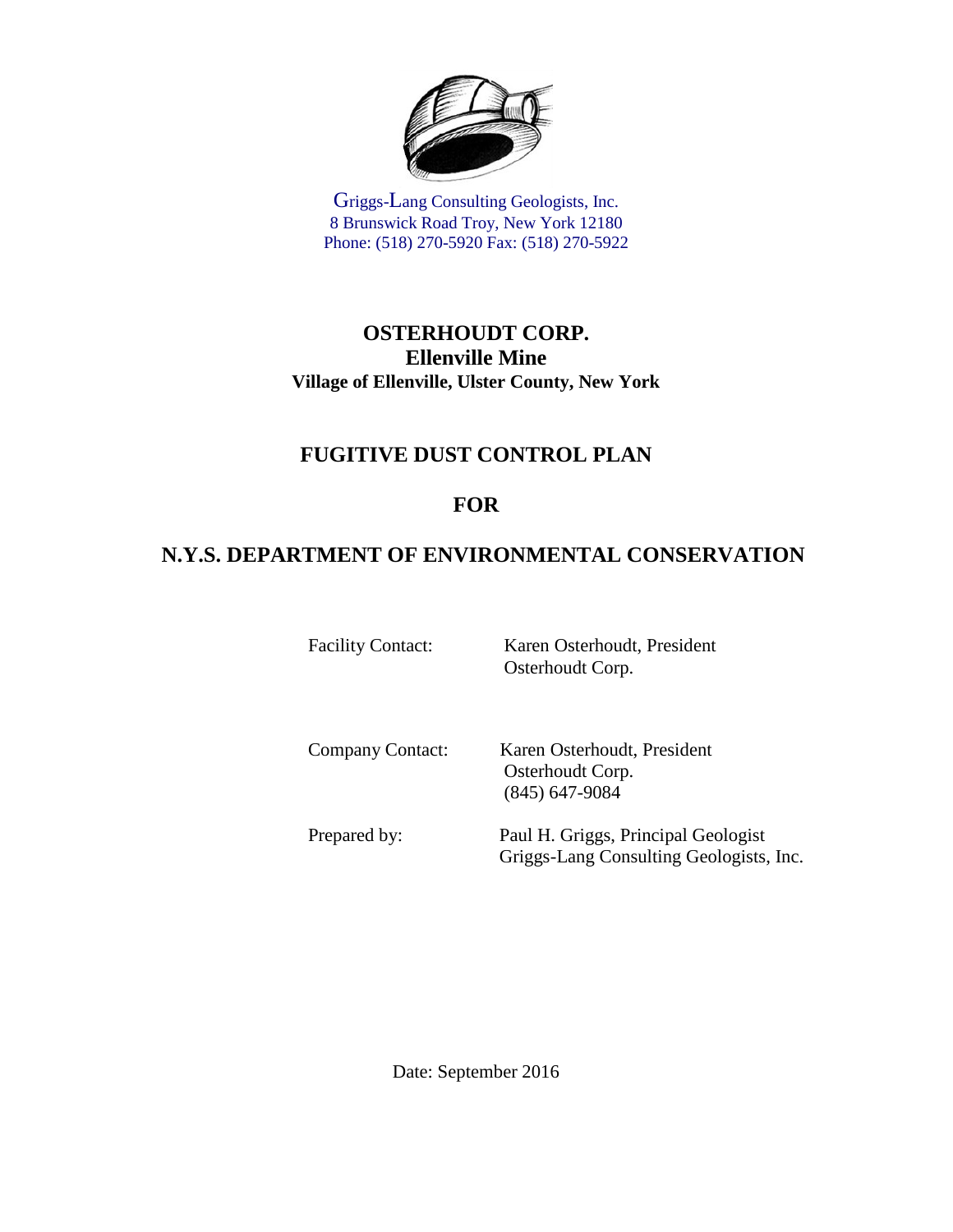#### **1.0 INTRODUCTION**

The following report outlines the procedures that will be taken to control fugitive dust at Osterhoudt Corp.'s Ellenville Mine located in the Village of Ellenville, Ulster County. These procedures include those already being taken to control dust from the existing, permitted sand and gravel mine as well as new measures proposed to specifically address dust related to the proposed stone excavation.

The property containing the existing sand and gravel mine and the proposed nine acre modification area is located on the northwest side of U.S. Route 209, approximately 1300 feet northeast of its intersection with N.Y.S. Route 52, as shown on the Location Map in Appendix A.

A copy of this Fugitive Dust Control Plan will be kept on-site.

# **2.0 POTENTIAL DUST SOURCES**

The following primary potential sources of dust exist at the Ellenville Mine:

- Bulldozer removing overburden from the top of the sand and gravel deposit
- **Loadout of sand and gravel from bottom of faces**
- Hauling sand and gravel to the plant for aggregate processing
- Crushers, screens, conveyors, piles and transfer points in the aggregate processing plant
- Load out and wind erosion from stockpiles
- Haulage of processed material off-site
- Wind erosion from mined areas

The following potential sources of dust will occur as a result of the proposed modification to remove stone over a nine-acre area within the permitted 46-acre life of mine area:

- Drill rig operating on top of stone face
- Blasting stone
- **Loadout of shot rock from bottom of quarry faces (comparable to sand and gravel)** loadout)
- Hauling blasted rock to the plant for aggregate processing (comparable to sand and gravel hauling)
- Hydraulic hammer breaking oversized shot rock into smaller pieces
- Crushers, screens, conveyors, piles and transfer points in the aggregate processing plant (comparable to sand and gravel processing)
- **Load out and wind erosion from stockpiles (comparable to sand and gravel** loadout and wind erosion)
- Haulage of processed material off-site
- Wind erosion from quarried areas

# **3.0 METHODS FOR CONTROLLING FUGITIVE DUST**

The proposed modification to allow the sandstone ridge encountered in the sand and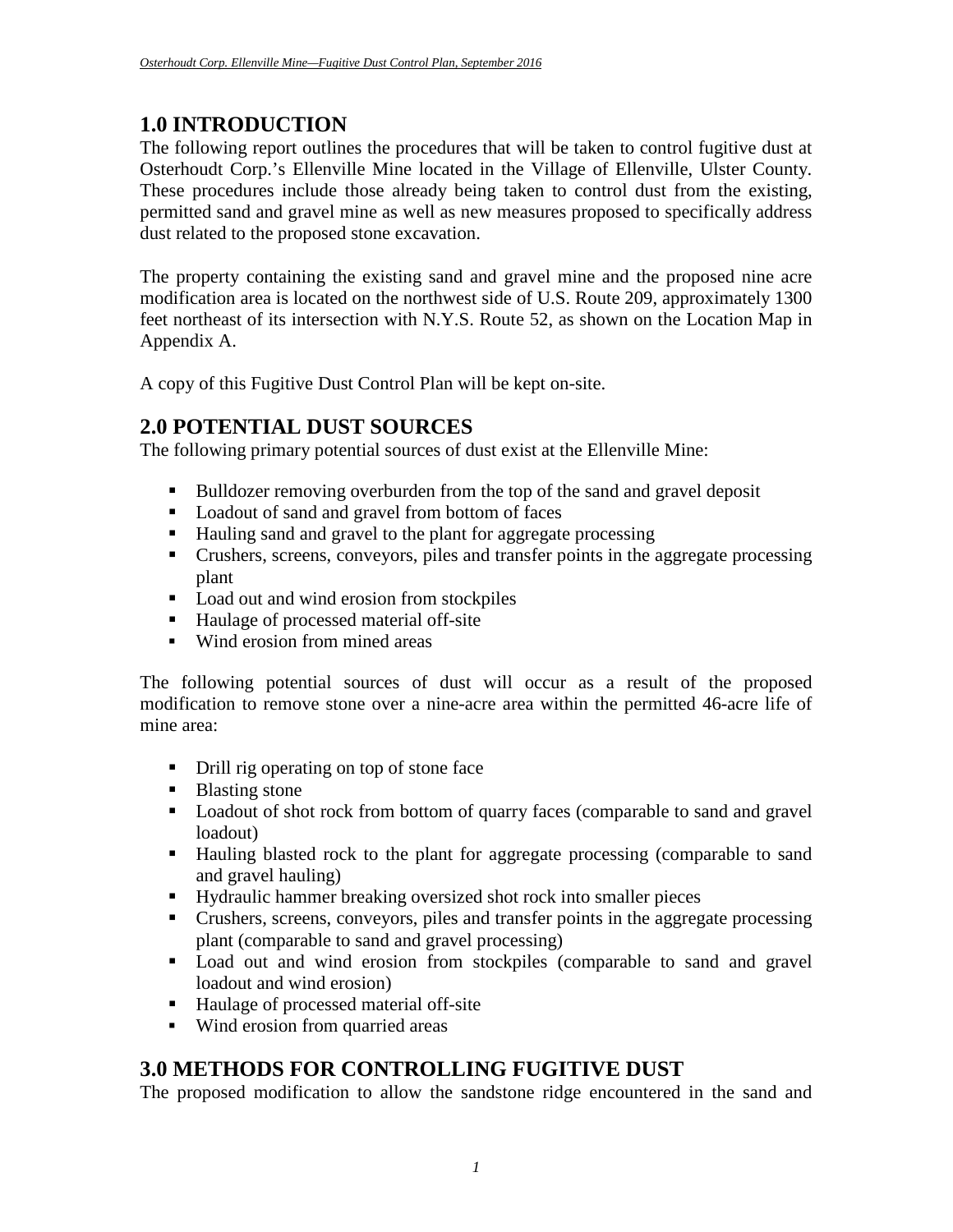gravel deposit at the existing Ellenville Mine to be leveled out will not affect production rates or increase truck traffic. The nine-acre area of the proposed modification is located within the 46-acre approved life of mine area.

The following methods have been effectively used in the past and will continue to be used to control dust at the sources listed above:

- Vegetated buffers will be maintained as long as possible. Only the area needed for one season's activities will be stripped at one time.
- Soil stored in perimeter berms will be vegetated to control wind erosion.
- Approximately 46 acres of the 75-acre property are proposed to be mined. The remaining property (29 acres) is largely wooded and surrounds the life of mine area, providing buffers ranging in thickness from approximately 25 to over 1100 feet.
- The perimeter faces will remain in place during mining operations and will be removed during the final parts of mining in the sequence and direction shown on the Mining Plan Map in Appendix A of the DEIS.
- Almost all equipment, including the processing plant, loaders, haul trucks and hydraulic hammer will operate on the mine floor surrounded by mine faces that will range in height up to about 60 feet.
- The quarry is expected to use one bench so blasted stone will not cascade down from one bench to another. In the event that multiple benches are used, the benches will be sufficiently wide to prevent stone from an upper bench cascading down to a lower bench.
- The drill used at the site will be equipped with a dust collection system in good working order.
- The stone cuttings ground up by the hole drilling process will be removed from the blast area prior to blasting, thereby removing a potential dust source.
- The blaster will design and implement all blasts to control excessive amounts of dust. In particular, the blaster will choose the appropriate type and amount of explosive to fracture the rock without generating excessive amounts of dust.
- The overburden and sand and gravel will be removed prior to blasting the underlying rock.
- Water is applied at key transfer points in the processing plant as needed to control dust.
- The hydraulic hammer will be operated on a portion of the mine floor best screened from surrounding receptors. Screening can be accomplished by the use of intervening topography, berms or stockpiles that intercept the line of sight between the receptor(s) and the hydraulic hammer.
- The first 430 feet of the entrance road is paved.
- The entrance road and haul roads in regular use are wet down as needed to control dust by a water truck equipped with spray bars.
- Vehicle speeds on haul roads and the entrance road will be limited.
- The hours of operation will continue to be 7:00 a.m. to 5:00 p.m. Monday through Friday and 8 a.m. to 2 p.m. on Saturdays. The typical hours of operation will be 7:00 a.m. to 3:30 p.m. Monday through Friday and 8 a.m. to 2 p.m. on